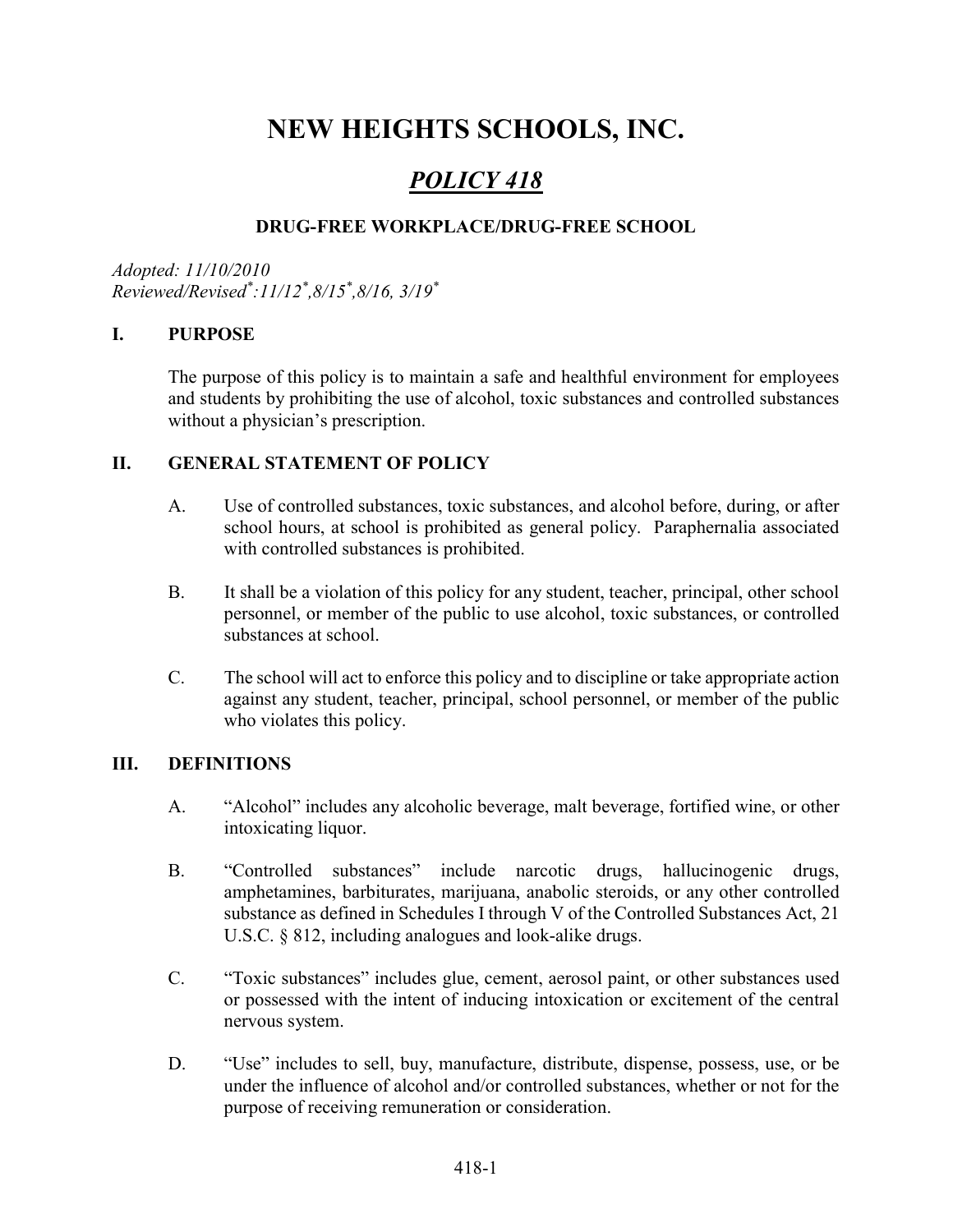- E. "Possess" means to have on one's person, in one's effects, or in an area subject to one's control.
- F. "School location" includes the school building, the school premises; off school property at any school-sponsored or school-approved activity, event, or function, such as a field trip or athletic event, where students are under the jurisdiction of the school; or during any period of time such employee is supervising students on behalf of the school or otherwise engaged in school business.

# IV. EXCEPTIONS

- A. It shall not be a violation of this policy for a person to bring onto a school location, for such person's own use, a controlled substance which has a currently accepted medical use in treatment in the United States and the person has a physician's prescription for the substance. The person shall comply with the relevant procedures of this policy.
- B. It shall not be a violation of this policy for a person to possess an alcoholic beverage in a school location when the possession is within the exceptions of Minn. Stat. § 624.701, Subd. 1a (experiments in laboratories; pursuant to a temporary license to sell liquor issued under Minnesota laws or possession after the purchase from such a temporary license holder).

# V. PROCEDURES

- A. Students who have a prescription from a physician for medical treatment with a controlled substance must comply with the school's student medication policy.
- B. Employees who have a prescription from a physician for medical treatment with a controlled substance are permitted to possess such controlled substance and associated necessary paraphernalia, such as an inhaler or syringe. The employee must inform the principal. The employee may be required to provide a copy of the prescription.
- C. Each employee shall be provided with written notice of this Drug-Free Workplace/Drug-Free School policy and shall be required to acknowledge that he or she has received the policy.
- D. Employees are subject to the school drug and alcohol testing policies and procedures.
- E. Members of the public are not permitted to possess controlled substances in a school location except with the express permission of the principal.
- F. Possession of alcohol on school grounds pursuant to the exceptions of Minn. Stat. § 624.701, Subd. 1a, shall be by permission of the principal only. The applicant shall apply for permission in writing.